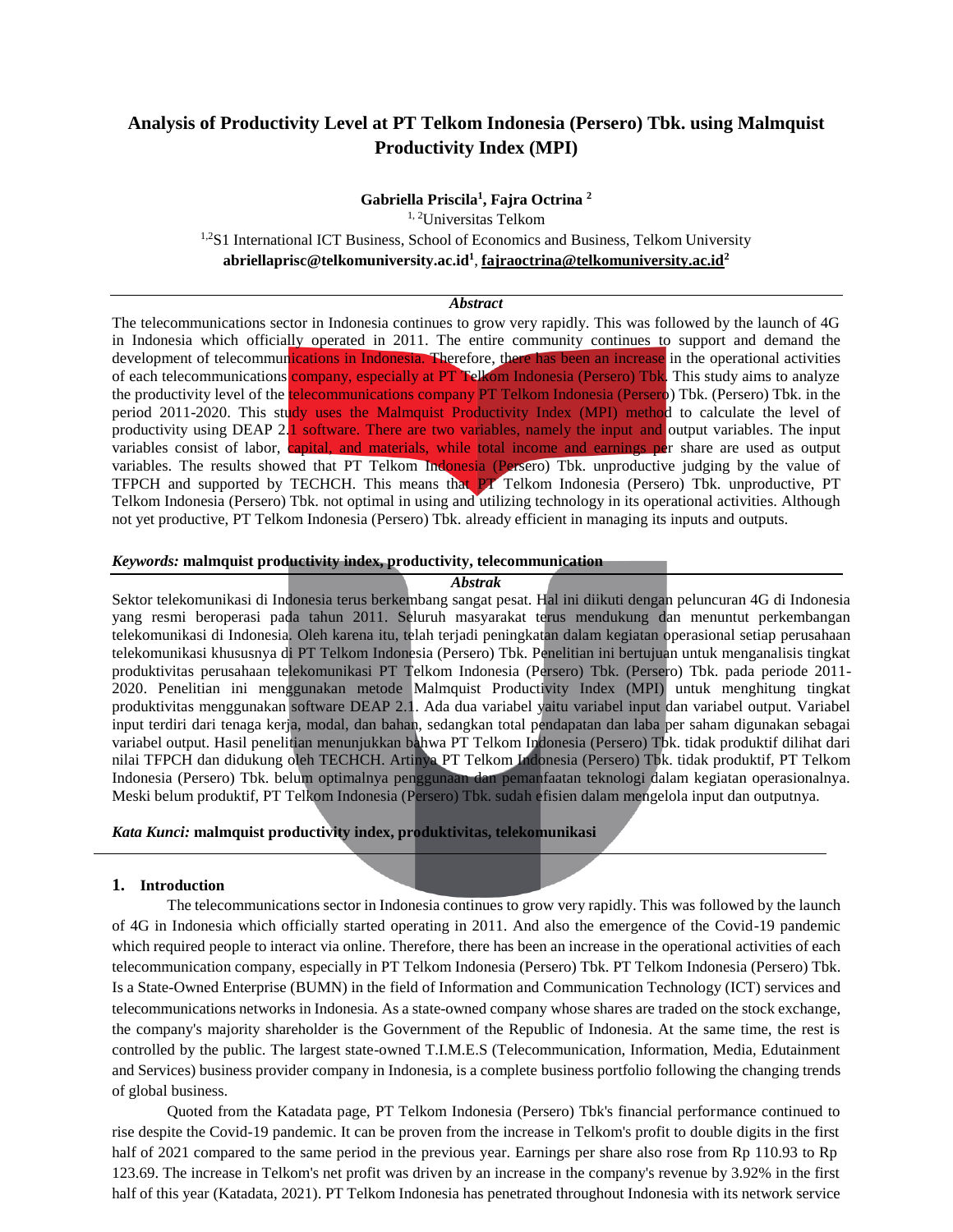provider so that urban and rural communities already know about this Telkom network. Unexpectedly, PT Telkom Indonesia (Persero) Tbk. has become one industry that contributes to national economic growth (CNBC Indonesia, 2020). In 2020 PT Telkom Indonesia achieved revenues of around 136 billion rupiah. PT Telkom Indonesia also received several awards in 2020, one of which was "Innovative Company for Digital Edutainment Service category Telecommunication" and "The best SOE in National Building" (CNBC, 2020). So from the achievements that have been achieved, PT Telkom Indonesia claims to be the largest telecommunications company in Indonesia, with 15 million fixed telephone subscribers and 104 million cellular telephone subscribers.

From the explanation above, it can be seen that a company can be said to be good if we look at its financial performance. A well-developed telecommunications system is key to a country's economic growth and development. (Dutta, 2015). If the company's performance is good, investors will be interested in investing. When looking at a company's financial performance through its financial statements, which will be analyzed using financial ratios, it may be said that the company's financial performance is good. When viewed from the development of technology at this time, the telecommunications sector can indeed be said to be in good condition. However, despite these conditions, the company's performance must be appropriately maintained. According to Octrina (2020), company performance is related to how the level of profitability of the company, how the company can work productively, and how efficient the company is in managing its inputs and outputs. One measurement of financial performance is seen from profitability and how they manage their inputs and outputs productively and efficiently, where companies are expected to minimize inputs with optimal output.

Productivity is one of the key factors in promoting optimal economic growth. To produce good company productivity requires employees who have a good work ethic, caring attitude, and discipline. Companies need to pay attention to knowledge, skills, abilities, behavior, and workforce satisfaction to ensure high employee productivity. The definition of productivity itself is the relationship between labor, materials, and money to produce a good form or value (Supriyanto & Brodoastuti, 2012). Based on the financial reports and events described above, it shows a probability of an increase in productivity at PT Telkom Indonesia. The Malmquist Productivity Index (MPI) method is used in this study to determine a company's productivity level. To compare the input and output to be calculated, the Malmquist Index is utilized. The Malmquist Index, which is part of the Data Envelopment Analysis (DEA) approach, can be used to see each business unit's productivity level so that improvements in efficiency and technology are based on specified inputs and outputs. MPI is also used to analyze performance change (Octrina et al., 2020).

Performance measurement is very important for any company in any sector, and determining its efficiency and achievement and comparing the company with other companies in the same industry, from previous research using one of the telecommunications companies in the world, namely Emirates Integrated Telecom. It has been compared from various sectors in the world using the Malmquist Productivity Index that the telecommunications sector is the first sector whose TFP is above the average TFP of other sectors. So this research purpose to finde out the level of productivity at PT Telkom Indonesia (Persero) Tbk using Malmquist Productivity Index.

#### **2. Literature and Research Framework**

#### **2.1 Productivity**

According to Irwandy, (2019) explains the basis of productivity, namely the relationship between output and input in a production process. Productivity measurement can be done partially or totally. Partial productivity is the relationship between output and one input. According to Octrina et al. (2020) Total Factor Productivity (TFP) is used to measure the relationship between output and several inputs together. The connection is expressed in the ratio of the output index to the aggregate input index. When the ratio increases, it means that more output can be produced using a certain amount of input, or a certain amount of output can be produced using less input.

According to Octrina & Setiawati (2019), The ratio between the output generated and the input consumed is known as productivity. Total Factor Productivity (TFPCH), on the other hand, is a measure of productivity that takes into account all elements of production and is based on changes in the total output of all inputs. Productivity measurement is an important management tool at all levels of the economy. There are various methods that can be used to determine the productivity of a particular company, the most common of which is to use the Malmquist Productivity Index (MPI), which is a subset of the Data Envelopment Analysis (DEA) method and can be used to determine the productivity of each bank, allowing for changes in both productivity and technology.

Pambuko et al. (2019) explained that two approaches can be used to measure productivity, namely the input and output approaches. To determine the model approach, it can be adapted to the production characteristics of the company or its business unit, namely minimizing the use of inputs to produce a certain level of output or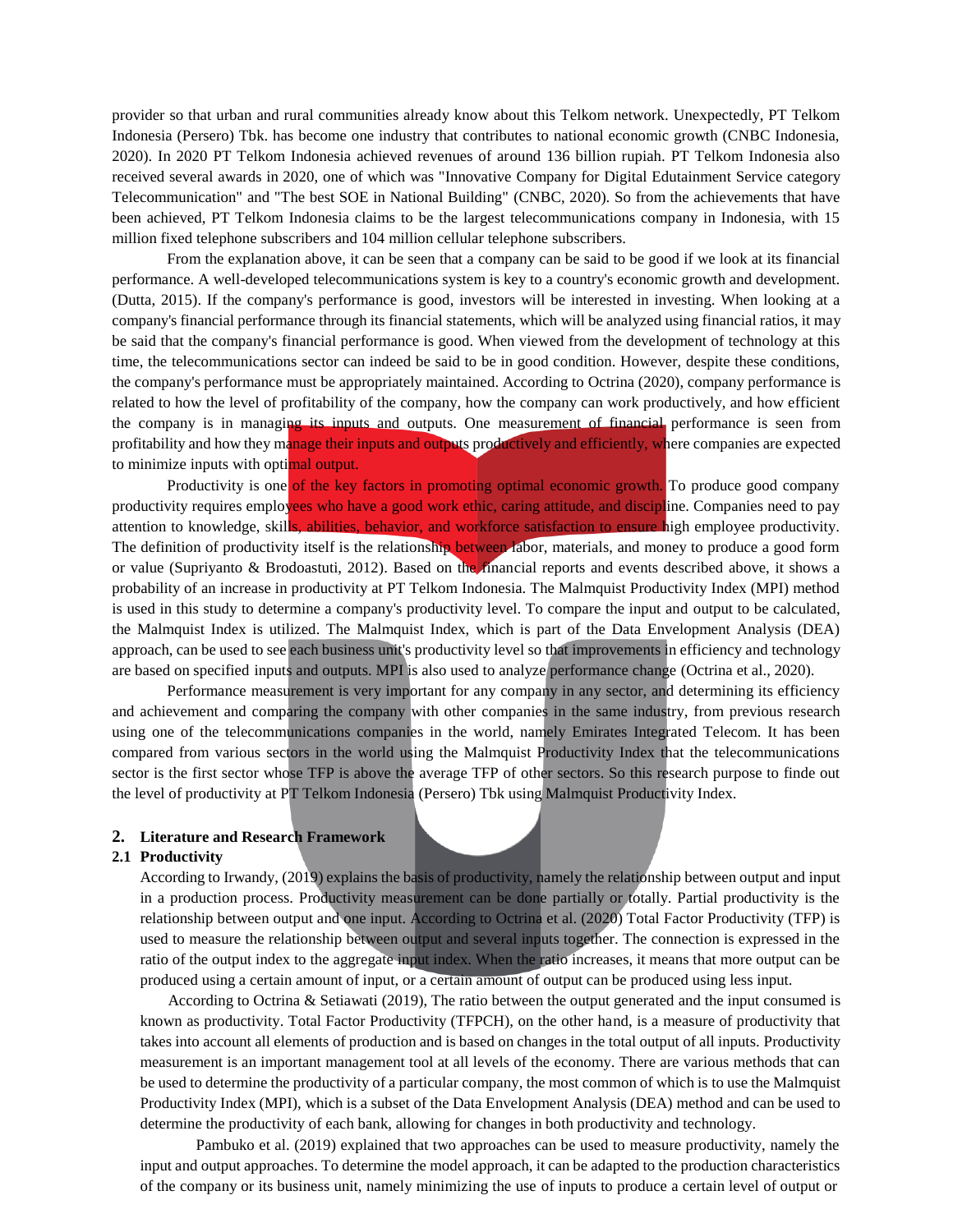maximizing a certain level of output from the input. To measure the productivity of financial institutions can use the output approach, because it is considered more appropriate to use. Financial service institutions have an orientation to maximize output, by using available inputs. So, for this study, the output approach is used with the assumption of Variable Return to Scale (VRS). Because of PT Telkom Indonesia (Persero) Tbk. as a telecommunications service company, it is not certain that when its input is increased by one unit, it will also result in an additional output unit. When the company's input is increased by one unit, it is possible for the bank to produce an output that is smaller or larger than one.

In the first generation model developed by Caves (1982) there are 2 (two) Malmquist productivity index models, namely 'Malmquist input quantity index' and 'Malmquist output quantity index.' Malmquist input quantity index for a unit of production, at the time of observation t and  $t+1$ , for reference technology in period k,  $k = t$ , and t+1. The Malmquist input quantity index only measures the observed change in the input quantity between time t and t+1, where:

$$
MI_{k}(y_{k}, x_{t}, x_{t+1}) = \frac{E(y_{k}, x_{t})}{E(y_{k}, x_{t+1})}, k = t, t+1
$$
 (2.1)

Meanwhile, the Malmquist output quantity index used for a production unit, at the time of observation t and t + 1, for the reference technology in the period k,  $k = t$ , and t + 1 is expressed by the following formula (2.2). This Malmquist output quantity index measures only the observed change in the quantity of output between time  $t$  and  $t + 1$ , where:

,+1, = (+1,) (,) ,=,+1 (2.2)

The new definition of the Malmquist productivity index for units of production between  $t$  and  $t + 1$  based on the level of technology at times k,  $k = t$ , and  $k = t + 1$  follows the tradition of most productivity indices. In keeping with Tornqvist's productivity index, the index is constructed using the ratio between the output and input indices:

$$
MTFPk = \frac{\text{MOk}(yt)dt + 1, xk}{\text{Mlk}yk, xtx+t1} = \frac{E_{\overline{k}}^0(yt+1, xk)/E_{\overline{k}}^0(yt, xk)}{E_{\overline{k}}^1(yk, xt)/E_{\overline{k}}^1(yk, xt+1)}, \, k = t, \, t+1 \tag{2.3}
$$

The equation above describes the ratio between Malmquist's output and input indices. If the value of the productivity index (TFPCH) is greater than 1, it indicates an increase in productivity. On the other hand, if the productivity index value (TFPCH) is less than 1, it means that the productivity level is decreasing (Octrina  $\&$ Setiawati, 2019).Based on the explanation above, it can be concluded that productivity is the correlation between input and output in production activities. Productivity measurement can be done partially and totally. In this study, the total productivity measurement is called Total Factor Productivity (TFP) using the MPI method, to measure TFP from time to time.

### **2.2 Input and Ouput Variable**

The following is an explanation of the output and input variables that will be used to determine productivity:

- 1. Input Variable
	- a) Labour

In this study, labor is measured in terms of worker wages and salaries. According to Shields et al. (2020) Wage is something tangible or intangible that the organization gives to employees either intentionally or not as a reward for employees' potential or good contributions and for employees to be used as a positive value to satisfy certain needs.

b) Capital

Fixed capital is used for a long period of time and can provide income (Butkova, 2020). In this study, the net book value of the property, plant, and equipment in the non-current assets section of the Balance Sheet is used to calculate capital.

c) Material

According to (Dewi & Kristanto, 2013) Material costs are the expenses of procuring all materials that will eventually become part of the cost object (goods in process, then finished goods) and can be traced to a cost object in a cost-effective manner. The material metrics in terms of the cost of products sold in the income statement were used in this research.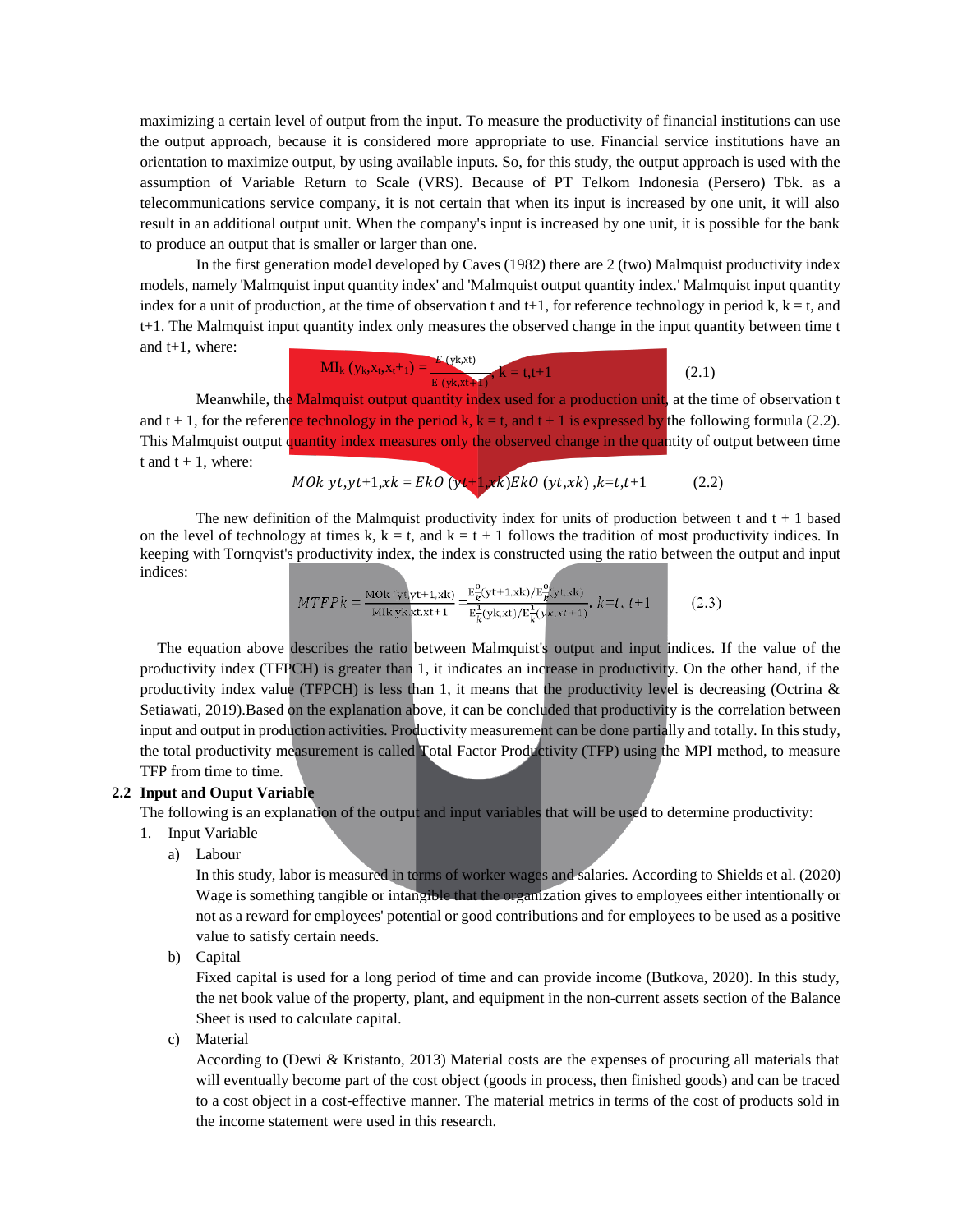# 2. Output Variable

# a) Total Revenue

Revenue is the gross inflow of economic benefits during the current period that arise in an entity's ordinary course of activities when inflows result in additional capital other than those relating to equity holder contributions (Lau & Lam, 2014).

b) Earning per Share

Earnings Per Share (EPS) is a way of providing advantages to shareholders based on the number of shares they possess. (Fahmi, 2015)

# **2.3 Research Framework**



# **3. Research Methodology**

**3.1 Research Characteristic**

| No. | <b>Research Characteristic</b> |                          | <b>Type</b> |                   |  |
|-----|--------------------------------|--------------------------|-------------|-------------------|--|
| 1.  | <b>Research Method</b>         |                          |             | Quantitative      |  |
| 2.  | <b>Research Purposes</b>       |                          |             | Descriptive       |  |
| 3.  | Approach to theory development |                          |             | Positivism        |  |
| 4.  | <b>Research Strategy</b>       |                          |             | <b>Case Study</b> |  |
| 5.  | <b>Unit of Analysis</b>        |                          |             | Organization      |  |
| 6.  | <b>Research Background</b>     |                          |             | Non-contrived     |  |
| 7.  | <b>Execution Time</b>          |                          |             | Time-series       |  |
|     |                                | Source: Processed (2022) |             |                   |  |

# **3.2 Research Stages**

The methodology of research is a discussion of the theoretical concepts of various approaches, their upsides and downsides, which is continued in scientific work with the selection of the method to be used (Pandoyo & Sofyan, 2018). In this study, quantitative research methodologies were applied. This is a descriptive and verification type of a research. The stages of research are a series of systematic processes based on the scientific method, the are several stage that need to be carried out in this research including:

1. Obeservation and data collection

The phenomenon that occurs in this study is the fairly rapid growth of the Telecommunications Industry in Indonesia, especially at PT Telkom Indonesia (Persero) Tbk. is the development in the telecommunications industry at PT Telkom Indonesia (Persero) Tbk. in line with the productivity of the company.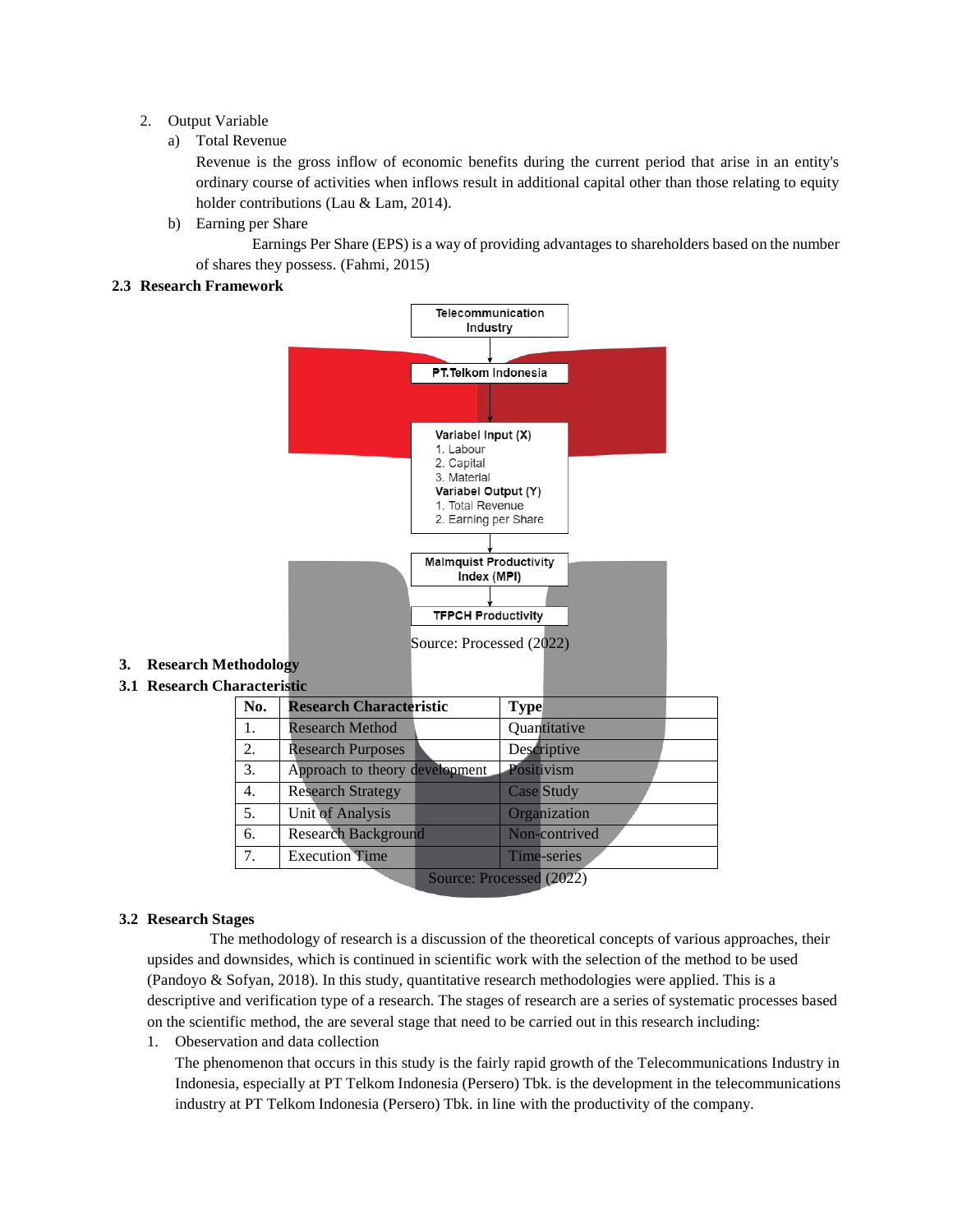### 2. Defining the problem statement

After determining the phenomena and data that form the basis of the research, the next step is to formulate a problem formulation that will be discussed in this study. The formulation of the problem made by the author is that there is 1 problem formulation.

3. Conduct a literature study

This research was conducted to find references through journals, books, and relevant articles related to this research regarding productivity in the telecommunications sector, research variables, and previous studies that discussed similar problems.

4. Create Framework

The framework of thinking is carried out as the main basis of this entire research to describe the relationship between input variables: Labor, capital, and materials, and output variables: Total revenue and earnings per share on the productivity level of PT Telkom Indonesia (Persero) Tbk.

5. Collecting Data

The researcher's data collection technique uses secondary data retrieval from the annual report taken from the PT Telkom Indonesia (Persero) Tbk. website and the Indonesia Stock Exchange website. The criteria for secondary data collected are data published periodically from 2011 to 2020.

6. Analyze Data

This stage is done by managing the data that has been done using descriptive statistical analysis, and the researchers explain the results of data processing input variables (Labour, Capital, Material) and output (Total Revenue and earnings per share) using excel to find out the mean, standard deviation, maximum value. And the minimum value. And after that, the researcher explained the meaning of the results of the four values. Then, the productivity input and output variables are reprocessed using DEAP 2.1 software to determine the level of productivity on an annual basis in the 2011-2020 period. And to know productive or not, seen from the Total Productivity Factor (TFPCH) >1.

7. Interpreting Data

After analyzing the data, the researcher explains and concludes the results obtained from processing the data so that it can be seen how the influence of input and output variables on the productivity of PT Telkom Indonesia (Persero) Tbk.

# **3.3 Population and Sample**

The population used in this study is PT Telkom Indonesia (Persero) Tbk. (Indrawati, 2015). In this study, the authors conducted a case study with the object of the research, namely PT Telkom Indonesia (Persero) Tbk. So the sampling technique used in this study is total sampling.

**3.4** Data Collection and Data Sources

The data sources of this research are from the company website PT Telkom Indonesia (Persero) Tbk, the Indonesia Stock Exchange Website, the annual report of PT Telkom Indonesia (Persero) Tbk. The data collection techniques used in this study are documentation, namely by collecting existing documents. This study uses secondary data from the annual financial statements of PT Telkom Indonesia (Persero) Tbk. for the period 2011- 2020 obtained from the PT Telkom Indonesia (Persero) Tbk. website and the Indonesia Stock Exchange Website.

**3.5** Data Analysis Technique

The analysis will give a brief overview or description of the data using the mean, standard deviation, variance, maximum, minimum, sum, range, kurtosis, and skewness (Ghozali, 2019). This study uses Data Envelope Analysis (DEA) with the Malmquist Productivity Index (MPI) approach. In using descriptive analysis, the data used include input variables, namely Labor, Capital, and Materials, and the output variables, namely total revenue and earnings per share by using excel to determine the mean, standard deviation, maximum, and minimum values. After obtaining the results, the researcher will explain the meaning of the four values.

Furthermore, the input and output variables were reprocessed using DEAP 2.1 software to determine the productivity level of PT Telkom Indonesia (Persero) Tbk. The results of data processing using the Malmquist Productivity Index (MPI) approach will display the results of TFP and other components directly in the 2011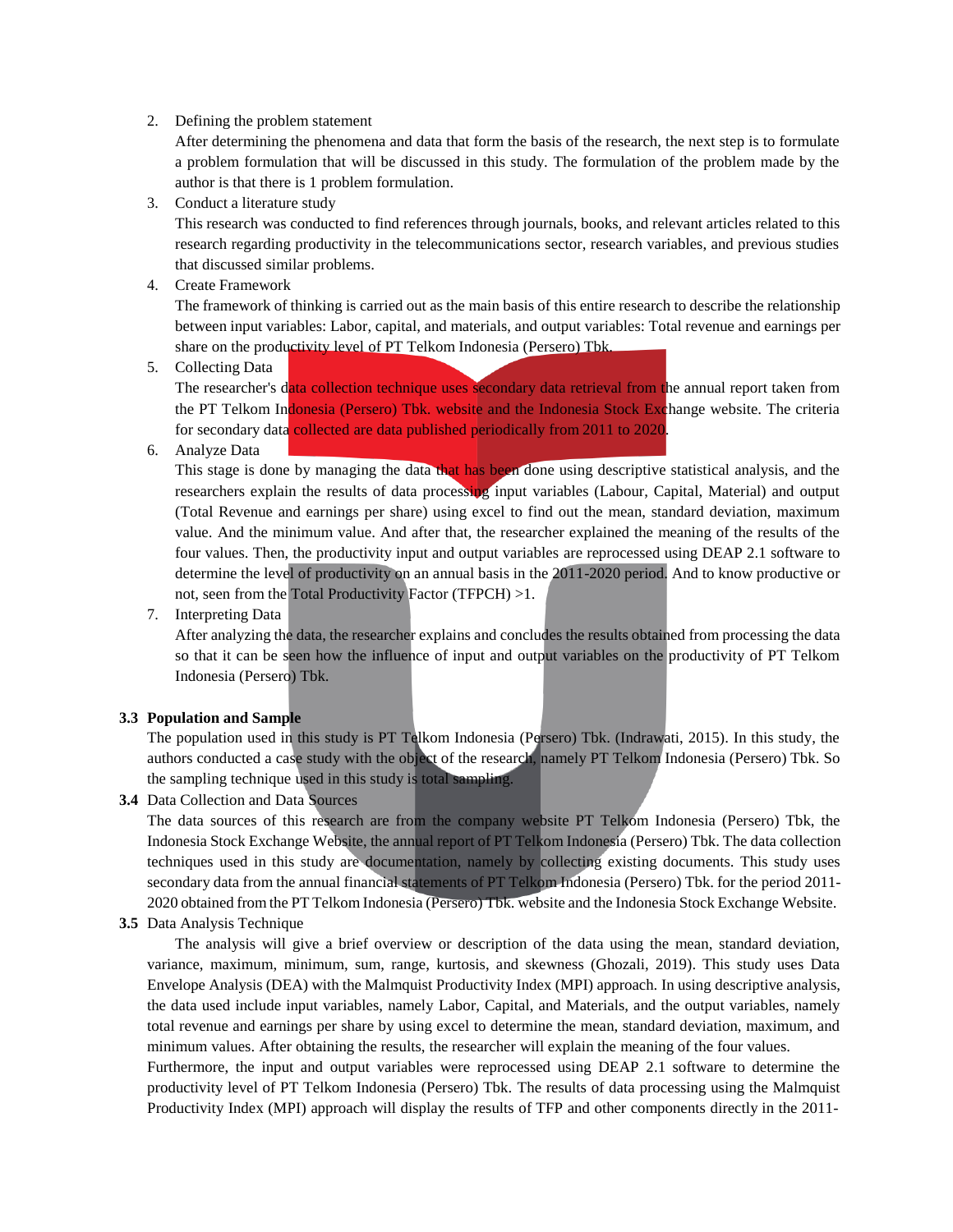2020 period. PT Telkom Indonesia (Persero) Tbk. will be said to be productive if the Total Factor Productivity (TFPCH)  $> 1$ . On the other hand, if the productivity index's value (TFPCH) is  $< 1$ , it is declared unproductive (Octrina & Setiawati, 2019)

# **4. Result and Discussion**

### **4.1 Descriptive Analysis**

The descriptive statistical analysis in this section is carried out using Capital, Labor, and Materials as input variables. While the output variables used are total revenue and earnings per share. These variables will be used to measure the company's productivity. So it will be seen what the lowest, highest, average, and standard deviation values of the variables used are. This descriptive statistical analysis uses SPSS 26 software.

|                                                      | Mean     | <b>Std. Dev</b> | <b>Maximum</b> | <b>Minimum</b> |  |  |  |  |
|------------------------------------------------------|----------|-----------------|----------------|----------------|--|--|--|--|
| Labour                                               | 11.7456  | 2.08794         | 14.39          | 8.56           |  |  |  |  |
| Capital                                              | 131.1548 | 41.22400        | 200.44         | 81.80          |  |  |  |  |
| <b>Material</b>                                      | 17.8012  | 4.55579         | 23.73          | 10.98          |  |  |  |  |
| <b>Total Revenue</b>                                 | 107.0934 | 25.50659        | 136.46         | 71.25          |  |  |  |  |
| <b>Earning per Share</b>                             | 169.9180 | 35.68724        | 223.55         | 111.90         |  |  |  |  |
| $C_{\text{average}}$ , $D_{\text{total}}$ , $(9022)$ |          |                 |                |                |  |  |  |  |

Source: Processed (2022)

The highest value of Labor, Capital, and Total Revenue from PT Telkom Indonesia (Persero) Tbk. occurred in 2020 with a labor value of 14,390, Capital with a value of 200,440, and total revenue with a value of 136,462. Meanwhile, the highest material value is PT Telkom Indonesia (Persero) Tbk. achieved in 2019 at 23,731. And the highest value of Earning per Share of PT Telkom Indonesia (Persero) Tbk. was achieved in 2017. It can be summarized that PT Telkom Indonesia (Persero) Tbk. continues to grow from year to year, even reaching the highest peak of income in 2020.

#### **4.2** Result

This section describes and determines the results of productivity research from PT Telkom Indonesia (Persero) Tbk. using the Malmquist Productivity Index (MPI) approach, where company productivity can be seen from the TFPCH value. This MPI is processed using DEAP 2.1 software, producing five index components.

| No          | Period | <b>EFFCH</b> | <b>TECHCH</b> | <b>PECH</b> | <b>SECH</b> | <b>TFPCH</b> | <b>Description</b>    |
|-------------|--------|--------------|---------------|-------------|-------------|--------------|-----------------------|
| 1           | 2011   | 1.000        | 0.940         | 1.000       | 1.000       | 0.940        | <b>Not Productive</b> |
| 2           | 2012   | 1.000        | 1.042         | 1.000       | 1.000       | 1.042        | Productive            |
| 3           | 2013   | 1.000        | 1.025         | 1.000       | 1.000       | 1.025        | Productive            |
| 4           | 2014   | 1.000        | 0.974         | 1.000       | 1.000       | 0.974        | <b>Not Productive</b> |
| 5           | 2015   | 1.000        | 0.956         | 1.000       | 1.000       | 0.956        | <b>Not Productive</b> |
| 6           | 2016   | 1.000        | 1.041         | 1.000       | 1.000       | 1.041        | Productive            |
| 7           | 2017   | 1.000        | 1.050         | 1.000       | 1.000       | 1.050        | Productive            |
| 8           | 2018   | 1.000        | 0.896         | 1.000       | 1.000       | 0.896        | <b>Not Productive</b> |
| 9           | 2019   | 1.000        | 0.975         | 1.000       | 1.000       | 0.975        | <b>Not Productive</b> |
| 10          | 2020   | 1.000        | 1.026         | 1.000       | 1.000       | 1.026        | Productive            |
| <b>Mean</b> |        | 1.000        | 0.993         | 1.000       | 1.000       | 0.993        | <b>Not Productive</b> |

## Source: Processed (2022)

Based on Table 4.2 above, it can be seen that some were productive and unproductive during the ten research periods. From these data, it can be seen that there are the lowest and highest productivity values. For example, in 2018, the lowest productivity value was 0.896. This shows that the productivity of PT Telkom Indonesia (Persero) Tbk. is less stable, and there are some gaps in managing its inputs and outputs. So there are specific years when PT Telkom Indonesia (Persero) Tbk. Very productive in managing inputs and outputs. Therefore, PT Telkom Indonesia (Persero) Tbk. must be able to manage input and output properly so that there is no productivity gap between years. This is done so that it has a good impact on the level of income or output that will be produced.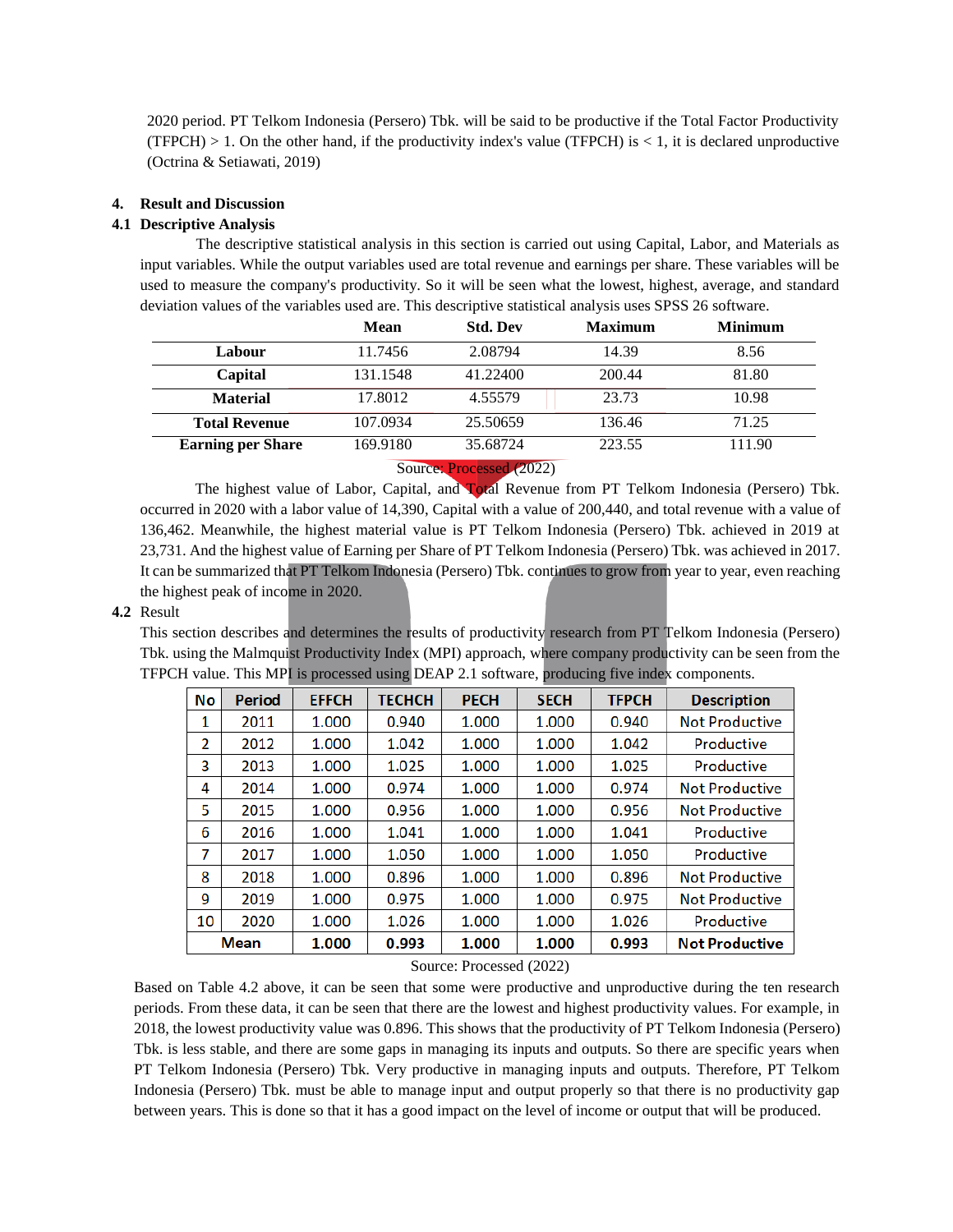Based on the results of productivity measurements at PT Telkom Indonesia (Persero) Tbk. Using MPI shows that from 2011 to 2020, PT Telkom Indonesia (Persero) Tbk. has an average TFPCH <1, which is 0.993. This means that PT Telkom Indonesia (Persero) Tbk. has not been productive in managing its inputs and outputs. The productivity value of PT Telkom Indonesia (Persero) Tbk. is driven by the efficiency change factor (EFFCH) of 1,000. In terms of efficiency achieved by PT Telkom Indonesia (Persero) Tbk. is also driven by the pure efficiency factor (PECH) and scale efficiency (SECH) with a value of 1,000 each and supported by the value of technological change (TECHCH) which is <1 which is 0.993 which is also one of the factors for the unproductivity of PT Telkom Indonesia (Persero) Tbk. It can be concluded even though PT Telkom Indonesia (Persero) Tbk. is not productive in managing its inputs and outputs, PT Telkom Indonesia (Persero) Tbk. has been efficient in managing its inputs and outputs during the research period. In addition, PT Telkom Indonesia (Persero) Tbk. has not been optimal in using and utilizing technology for its operational activities during the research period.

The analysis of the TFPCH value at PT Telkom Indonesia (Persero) Tbk, shows that total revenue is very influential in determining a company's productivity. So the results of this study are in line with research that has been carried out Majumdar & Asgari, (2017) in several other sectors in research from 2007 to 2014, Wulan Sari & Sulistyaningsih, (2021) on the telecommunications industry in ASEAN-5, Nigam et al., (2012) on analysis of Indian telecom operators, and Hisali & Yawe, (2011) on growth analysis of Uganda's telecommunications industry.

The study results indicate that the driving factor for the average TFPCH value of PT Telkom Indonesia (Persero) Tbk. is the TECHCH value. While the driving factor for the average TFPCH value is EFFCH. So the results of this study are in line with the research conducted (Majumdar & Asgari, 2017). Where Majumdar & Asgari,(2017) conducted research in measuring productivity in several non-financial sectors in the period 2007- 2014, the results showed that the break-up of the TFP indicated that technological improvements drove the efficiency indices in the top-performing industries.

Based on the analysis of PT Telkom Indonesia (Persero) Tbk. for ten years, it can be concluded that the telecommunications sector in Indonesia, especially PT Telkom Indonesia (Persero) Tbk, has not been so stable as seen from the results of productivity results that are still up and down every year. Supported by PT. Telkom Indonesia (Persero) Tbk. which is still adapting in following all technological advances and optimizing the technology. Therefore, in order for PT.Telkom Indonesia (Persero) Tbk. to reach a stable productive stage every year, PT.Telkom Indonesia (Persero) Tbk. must be able to manage its inputs and outputs optimally. And PT.Telkom Indonesia (Persero) Tbk. must be efficient in managing its inputs and outputs. In addition, PT. Telkom Indonesia (Persero) Tbk. must also be able to use and utilize technology in its operational activities. So the company can obtain a stable level of productivity and increased company performance. As well as being able to provide products and services to customers more optimally, PT Telkom Indonesia (Persero) Tbk. must also continue to adapt to all existing technological advances. When the company's performance increases, the other output variables, namely total revenue and earnings per share, get an optimal value.

#### **4. Conclusion and Recommendation**

#### **4.1 Conclusion**

Based on the analysis and discussion of the results of research regarding the level of productivity at PT Telkom Indonesia (Persero) Tbk. the research period from 2011 to 2020, the MPI results show that the average TFPCH of PT Telkom Indonesia (Persero) Tbk. not too high, meaning that PT Telkom Indonesia (Persero) Tbk. Unproductive in managing its inputs and outputs. But even so, PT Telkom Indonesia (Persero) Tbk. has been efficient in managing its inputs and outputs. PT Telkom Indonesia is not productive because of the lack of maximum use of technology for its operational activities, indicated by the average TECHCH value which is still below 1. Therefore, PT Telkom Indonesia (Persero) Tbk. must increase the use of technology in terms of products, services, and operational activities in order to achieve optimal levels of productivity. However, PT Telkom Indonesia (Persero) still needs to improve efficiency in managing its inputs and outputs, so that productivity can continue to be maintained and even develop.